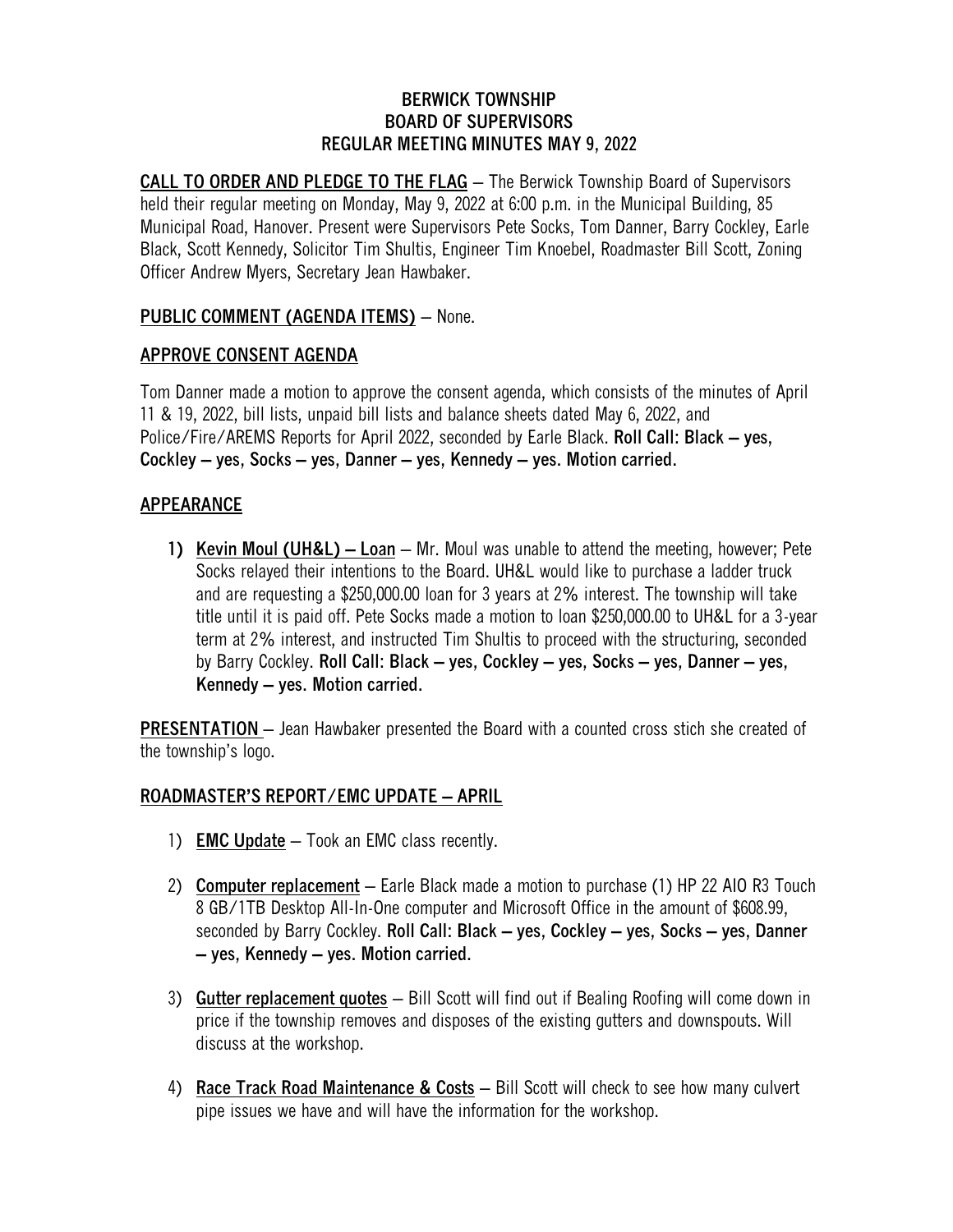#### **May 9, 2022**

- 5) **Consider awarding asphalt bid** Russell Standard Corporation was the only bid received. Barry Cockley made a motion to accept the bid from Russell Standard Corporation in the amount of \$153,321.72, seconded by Pete Socks. **Roll Call: Black – yes, Cockley – yes, Socks – yes, Danner – yes, Kennedy – yes. Motion carried.**
- 6) **Ground pile at Township Building** Earle Black mentioned we should see what we can do with this ground.

## **CODE ENFORCEMENT/PERMITS – APRIL**

- 1) 22 permits, 5 violations
- 2) **Stormwater issue – 88/91 Bridgeview Road** Andrew Myers stated the fence was removed today. I would like to mandate that Burkentine unhook the pipe at 91 by this Friday. After discussion, Burkentine agreed to disconnect the pipe by Thursday, May 12, 2022. Tim Knoebel will send comments regarding the stormwater management plan to Burkentine so they can revise it and get approval. The fences are grandfathered and can be put back where they were initially. Timelines and dates to fix the stormwater issue will be discussed at the workshop.
- 3) **965 Race Track Road** Withdrew their request to obtain a conditional U&O. They will need to install their driveway.

Tom Danner wanted to know if all of the documentation on the signs are completed, and do we have certificates of non-compliance, were they permitted, or pre-existing non-conforming. Tim Shultis stated the property owner needs to give us the facts on the status of pre-existing nonconformity. Tom Danner will discuss this issue with the Zoning Review Committee.

#### **UNFINISHED BUSINESS**

- 1) **Fall Fest/Raffle/Vouchers/Bags** Will be discussed at the workshop.
- 2) **Villa Vista Entrance Violation** Bill Scott and Andrew Myers went out to check the sight distance at this intersection, and found that the trees are not impeding the site distance. Tom Danner stated the bushes are beyond the right-of-way, and people have had close calls at this intersection. Andrew and Bill will put into writing what they found and send to Mr. Danner. The Board instructed KPI Technology to verify the sight distance at this intersection on motion of Pete Socks, seconded by Scott Kennedy. **Roll Call: Black – yes, Cockley – yes, Socks – yes, Danner – abstained, Kennedy – yes. Motion carried.**

## **NEW BUSINESS**

1) **Ordinance No. 22-03 Public Hearing** – The proposed Ordinance rezones tax parcel 04K11-0093---000 and 04K11-0083---000 from the Employment Center (EC) District to the Limited Mixed-Use (LMU) District. The proposed Ordinance was sent to Adams County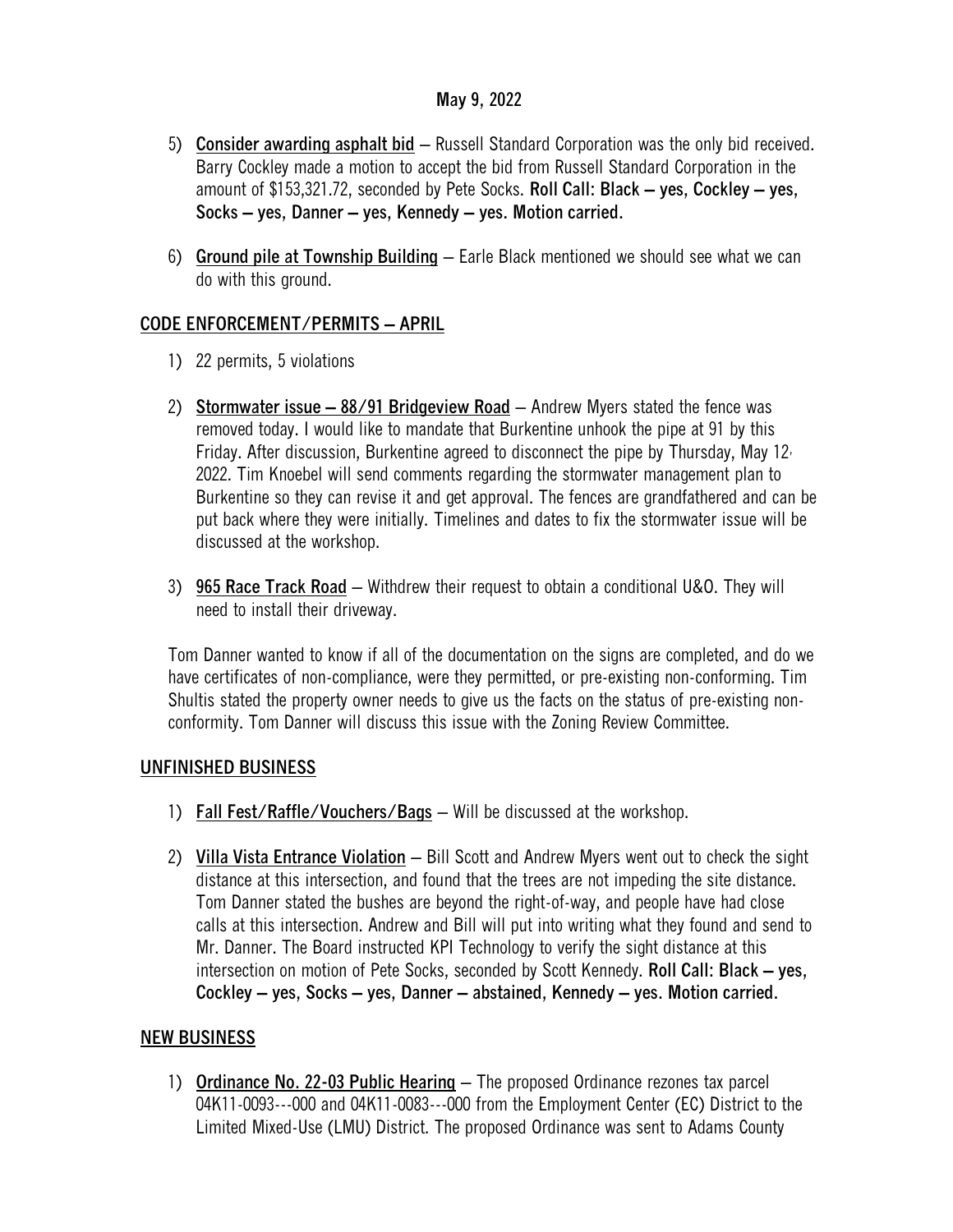#### **May 9, 2022**

Office of Planning & Development on March 22, 2022, and the Township's Planning Commission, both of which recommended approval. The hearing and intent to adopt were advertised on April 21, 2022 and April 28, 2022. The Board asked for public comment on the proposed Ordinance. There were no public comments and the hearing was closed.

- 2) **Consider adopting Ordinance No. 22-03** Barry Cockley made a motion to adopt Ordinance No. 22-03, seconded by Pete Socks. **Roll Call: Black – yes, Cockley – yes, Socks – yes, Danner – yes, Kennedy – yes. Motion carried.**
- 3) **Designation of Entity Administrator – SAM Registration Renewal** Barry Cockley made a motion to approve the Designation of Entity Administrator for SAM Registration Renewal, seconded by Earle Black. **Roll Call: Black – yes, Cockley – yes, Socks – yes, Danner – yes, Kennedy – yes. Motion carried.**
- 4) **Race Track Road/Route 94 Intersection** Pete Socks stated he spent time on the phone with PennDOT, Torren Ecker's office and Scott Gobrecht. The guardrail at Route 94 and Race Track Road was shortened by PennDOT by about 5 or 6 feet back off of the road. PennDOT received pressure from a legislator because of phone calls they received from a resident, and tractor trailer drivers that were having difficulty pulling out onto Route 94. Mr. Socks stated they were told before they needed to use Kinneman Road, which PennDOT was not aware of. PennDOT should have notified the township on this issue. I spoke to Scott Gobrecht about it, and he will reiterate at their weekly meeting that the drivers need to use Kinneman Road or Route 194. Pete Socks made a motion authorizing Tim Shultis to send a letter to PennDOT and copy Torren Ecker stating the township did not approve this, and any adverse issues that occur due to this, is PennDOT's issue, seconded by Scott Kennedy. **Roll Call: Black – yes, Cockley – yes, Socks – yes, Danner – yes, Kennedy – yes. Motion carried.**

## **ENGINEER'S REPORT/PLANS**

- 1) **Sewer plant storage expansion** Tim Knoebel spoke in regards to operational capacity of the influent pumping station at the wastewater treatment facility and their recommendations in a letter dated May 9, 2022. Mr. Knoebel will try to have the costs associated with this for the workshop meeting.
- 2) **Kinneman Road South** Tim Knoebel explained the road is curing until next Monday. The road grading and the work up into the bank is not quite how it is supposed to be, so they have to go back in there and regrade that. There will be a little bit of leveling work to get it properly profiled, then the wearing surface will go on. We did receive a request to release their retainage, however; we do not recommend release of the retainage until it is substantially completed. Tom Danner made a motion to deny their request to release the retainage, seconded by Earle Black**. Roll Call: Black – yes, Cockley – yes, Socks – yes, Danner – yes, Kennedy – yes. Motion carried.**